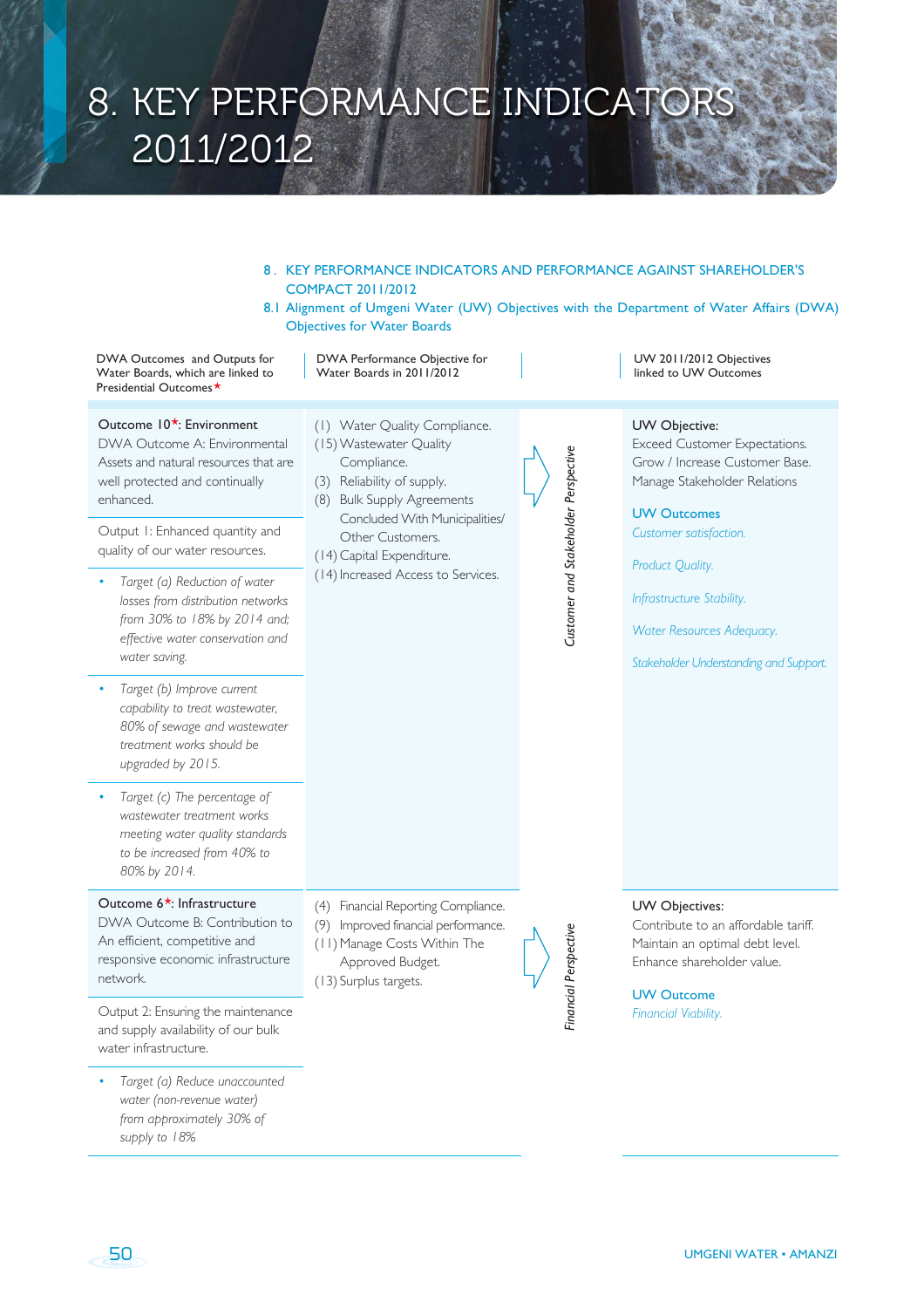| DWA Outcomes and Outputs for<br>Water Boards, which are linked to<br>Presidential Outcomes ★                                                                                                                                                                                            | DWA Performance Objective for<br>Water Boards in 2011/2012                                                   |  |                                     | UW 2011/2012 Objectives<br>linked to UW Outcomes                                                                                                                                           |
|-----------------------------------------------------------------------------------------------------------------------------------------------------------------------------------------------------------------------------------------------------------------------------------------|--------------------------------------------------------------------------------------------------------------|--|-------------------------------------|--------------------------------------------------------------------------------------------------------------------------------------------------------------------------------------------|
| Outcome 8 <sup>*</sup> : Human Settlements<br>DWA Outcome C: Sustainable<br>human settlements and improved<br>quality of household life.<br>Outcome 9 <sup>*</sup> : Local Government<br>DWA Outcome D: Responsive,<br>accountable, effective and efficient<br>local government system. | 14) Increased Access to Services.<br>(10) Increase BBBEE Spend.<br>(15) Jobs Created.<br>(2) Water losses    |  | Process Perspective                 | UW Objectives:<br>Contribute to developmental agenda<br>and the social economy.<br>Contribute to the green economy.<br><b>UW Outcomes</b><br>Community and Environmental<br>Sustainability |
| Target (a) The shared output to<br>improve access to basic services<br>from the current 92% to 100%<br>by 2014.                                                                                                                                                                         |                                                                                                              |  |                                     |                                                                                                                                                                                            |
| Outcome $4^{\star}$ : Employment<br>DWA Outcome F: Decent<br>employment through inclusive<br>economic growth.                                                                                                                                                                           | (12) Achieve Statutory Reporting<br>Compliance.<br>Board Member Attendance.<br>(6)<br>Staff Turnover.<br>(5) |  |                                     | UW Objectives:<br>Maintain Strategic Effectiveness.<br>Ensure Functional Excellence.<br>Ensure Operational Competence.                                                                     |
| Outcome $11^{\star}$ : International<br>DWA Outcome F: Create a better<br>South Africa and contribute to a<br>better and safer Africa and world.                                                                                                                                        | Positive internal audit report.<br>(7)                                                                       |  | Organisational Capacity Perspective | <b>UW Outcomes</b><br>Leadership and Employee Development<br><b>Operational Resiliency.</b>                                                                                                |
| Outcome 7 <sup>*</sup> : Rural Development<br>DWA Outcome G: Vibrant, equitable<br>and sustainable rural communities<br>with food security for all.                                                                                                                                     |                                                                                                              |  |                                     | <b>Operational Optimisation.</b>                                                                                                                                                           |

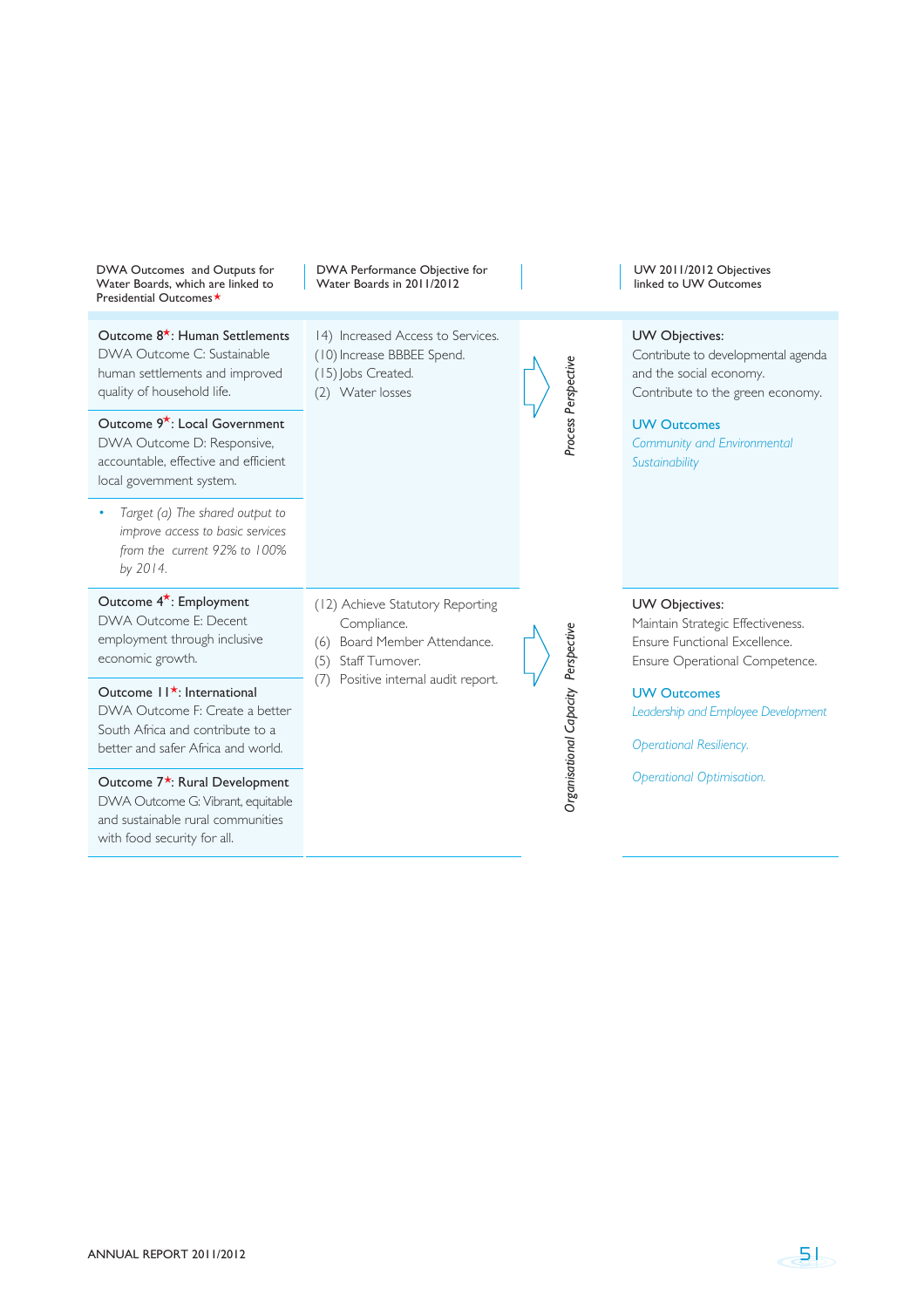#### 8.2 Key Performance Indicators and performance against Shareholder Compact 2011/2012<sup>1</sup>

- 
- Good performance trends to be maintained 83%<br>• Targets not completely met, but can be explained 17% **Targets not completely met, but can be explained**

|                                                                     |                                                                                                                                                                           | Umgeni Water Strategic Objective 2011/2012: Exceed customer expectations |                                                                                                                     |                                                                                   |        |
|---------------------------------------------------------------------|---------------------------------------------------------------------------------------------------------------------------------------------------------------------------|--------------------------------------------------------------------------|---------------------------------------------------------------------------------------------------------------------|-----------------------------------------------------------------------------------|--------|
| <b>OUTCOME: Product Quality</b>                                     |                                                                                                                                                                           |                                                                          |                                                                                                                     |                                                                                   |        |
| DWA Objective for<br>#<br>WBs (SHC Annex I)                         | UW Key Performance<br>Indicator (KPI)                                                                                                                                     | 2011/2012 Target                                                         | Actual 2011/2012                                                                                                    | Variance                                                                          | Page # |
| I . Water Quality<br>Compliance                                     | Per cent statutory<br>compliance for bulk                                                                                                                                 | 100%                                                                     | 100% for all 6<br>$WTW \geq 20$ MI/d                                                                                | Nil                                                                               | 62     |
|                                                                     | potable water with<br><b>SANS 241.</b>                                                                                                                                    |                                                                          | 100% for 3 of 5<br>$WTW < 20$ MI/d                                                                                  | 2 WTW sites with<br>variance: operational<br>1.3 to 6.5% and<br>aesthetic 5.5%    | 63     |
|                                                                     |                                                                                                                                                                           |                                                                          | 100% for iLembe<br>boreholes and small<br>WTWs for<br>Acute Health $I -$<br>Chemical and Aesthetic<br>requirements. | 2.29% variance with<br>Acute Health I-Micro<br>and 12.8% operational<br>variance. | 64     |
| 2 ● Wastewater<br>Quality<br>Compliance                             | Per cent statutory<br>compliance for bulk<br>wastewater with<br>discharge licence or<br>general authorisation.                                                            | 100%                                                                     | 85.94%                                                                                                              | 14.06% variance                                                                   | 65     |
| <b>OUTCOME: Customer Satisfaction</b>                               |                                                                                                                                                                           |                                                                          |                                                                                                                     |                                                                                   |        |
| 3 · Reliability of<br>Supply                                        | Per cent compliance<br>with service level<br>agreements with<br>particular reference<br>to supply volumes,<br>pressure, service<br>disruption intervals,<br>and metering. | 100%                                                                     | 100% with supply<br>volumes, pressure and<br>metering.<br>98% for service<br>disruption intervals.                  | 2% variance (7.5 days'<br>supply disrupted for ><br>24 hours)                     | 68     |
| 4 . Bulk Supply<br>Agreements<br>Concluded<br><b>With Customers</b> | Per cent customers<br>with signed bulk<br>supply agreements.                                                                                                              | 83% (5 of 6) bulk<br>supply agreements in<br>place.                      | 100% (6 of 6<br>customers).<br>A one-year interim<br>agreement was signed<br>with Msunduzi WSA.                     | 0% variance                                                                       | 67     |

1 Parent Only

UMGENI WATER • AMANZI

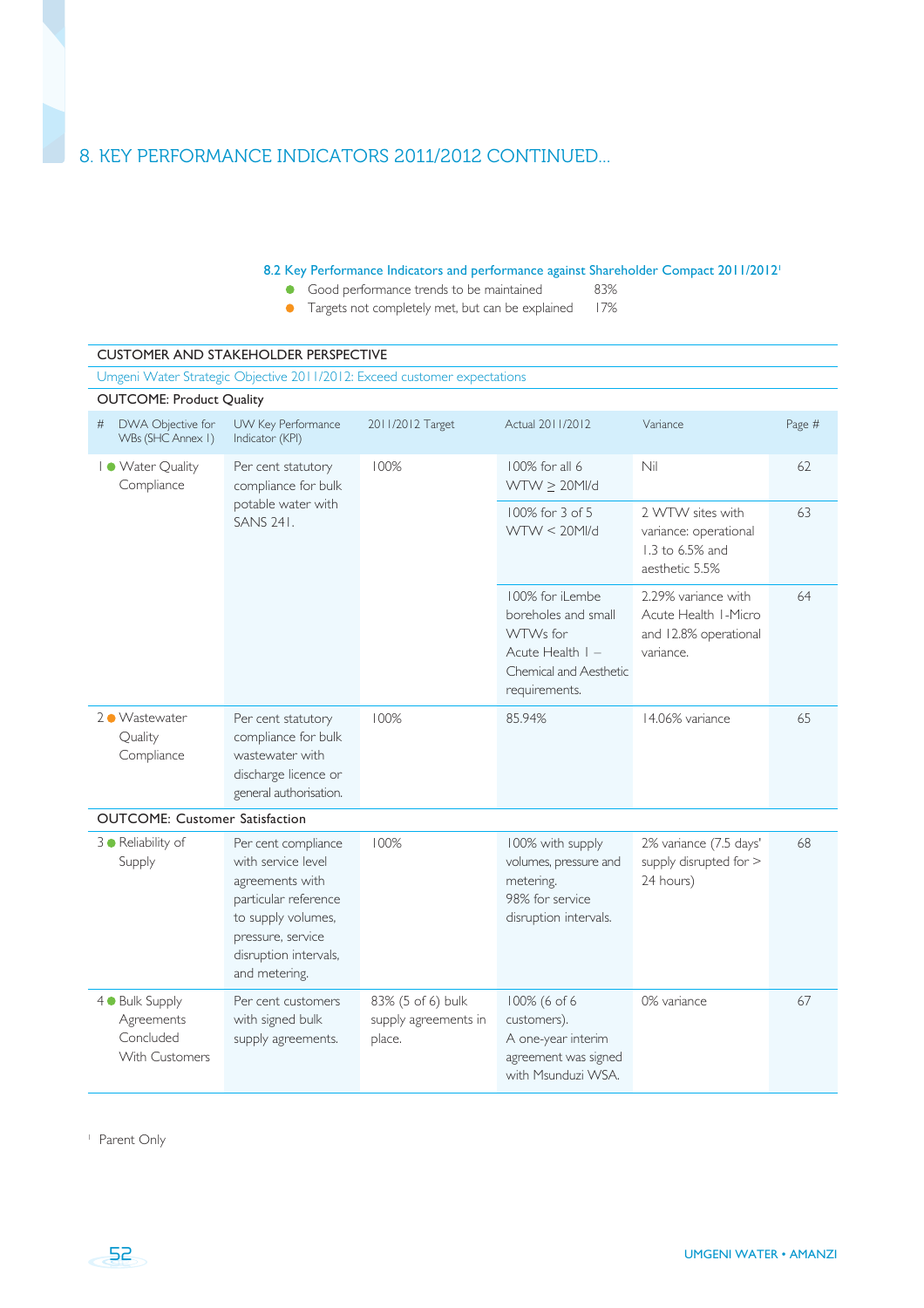## Umgeni Water Strategic Objective 2011/2012: Grow / Increase customer base

OUTCOME: Infrastructure Stability

| DWA Objective for<br>#<br>WBs (SHC Annex I)                 | UW Key Performance<br>Indicator (KPI)                                                                   | 2011/2012 Target                                                                                                                                            | Actual 2011/2012                                                                                                                                                                | Variance                              | Page # |
|-------------------------------------------------------------|---------------------------------------------------------------------------------------------------------|-------------------------------------------------------------------------------------------------------------------------------------------------------------|---------------------------------------------------------------------------------------------------------------------------------------------------------------------------------|---------------------------------------|--------|
| 5 • Increase access<br>to services                          | The extent to which<br>there is planned and<br>funded infrastructure                                    | 100% planned and<br>funded infrastructure<br>(i) Total Capex:                                                                                               | R485m or 82% of<br>target Capex spend,<br>comprising:                                                                                                                           | R104m or 18%<br>variance, comprising: | 72     |
|                                                             | to support economic<br>growth and livelihoods,<br>and asset condition is<br>enhanced and<br>maintained. | R589m                                                                                                                                                       | R411m or 93% for<br>infrastructure to<br>support economic<br>growth and livelihoods.                                                                                            | R30m or 7% variance                   |        |
|                                                             |                                                                                                         |                                                                                                                                                             | R74m or 50% to<br>support asset upgrades<br>and refurbishments,<br>including: water and<br>wastewater treatment<br>works, ICT, laboratories,<br>and buildings<br>refurbishment. | R74m or 50% variance                  |        |
|                                                             |                                                                                                         | (ii) Economic Growth<br>And Livelihoods: 85%<br>of infrastructure project<br>milestones met.                                                                | 78% project<br>milestones met.                                                                                                                                                  | 7% behind schedule.                   | 72     |
|                                                             |                                                                                                         | (iii) Asset Upgrades and<br>Refurbishments: 100%<br>completion of<br>scheduled milestones:<br>(WTW, WWTW,<br>ICT, LAB, Process, H-<br>Office refurbishment) | 59% of project<br>milestones on<br>schedule.                                                                                                                                    | 41% behind schedule.                  | 72     |
| N/A                                                         |                                                                                                         | (iv) Maintenance:<br>R116m annual<br>budgeted cash flows<br>(Opex).                                                                                         | R133.4m                                                                                                                                                                         | $+R17.4$                              | 69     |
| $6$ N/A<br>(no specific<br>indicator, but a<br>requirement) | Per cent alignment<br>to provincial water<br>plan.                                                      | 85% alignment of<br>Infrastructure Master<br>Plan to municipality<br>water plans.                                                                           | Alignment of master<br>plan to WSDPs, IDPs<br>and PGDS achieved in<br>all areas. Completion<br>of 2012/2013<br>Infrastructure Master<br>Plan update.                            | Nil                                   | 71     |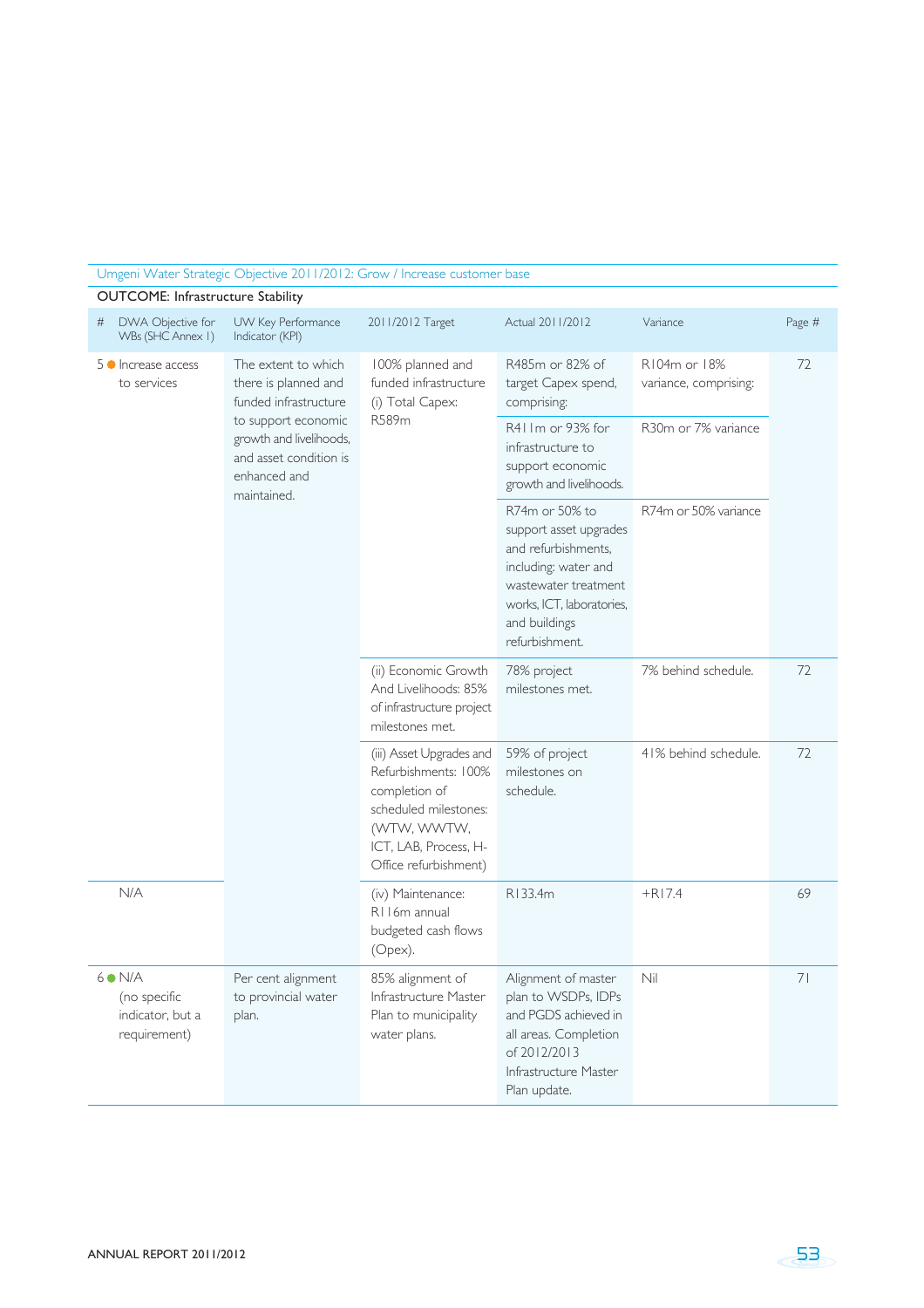| <b>OUTCOME: Water Resources Adequacy</b>                                                                                                                   |                                                                                                                                                                               |                                                                              |                                                                                                                                                                                                                                                                                                                                                         |                                                                            |        |
|------------------------------------------------------------------------------------------------------------------------------------------------------------|-------------------------------------------------------------------------------------------------------------------------------------------------------------------------------|------------------------------------------------------------------------------|---------------------------------------------------------------------------------------------------------------------------------------------------------------------------------------------------------------------------------------------------------------------------------------------------------------------------------------------------------|----------------------------------------------------------------------------|--------|
| DWA Objective for<br>#<br>WBs (SHC Annex I)                                                                                                                | UW Key Performance<br>Indicator (KPI)                                                                                                                                         | 2011/2012 Target                                                             | Actual 2011/2012                                                                                                                                                                                                                                                                                                                                        | Variance                                                                   | Page # |
| $7 \bullet N/A$<br>(no specific<br>indicator, but a<br>mandatory<br>requirement to<br>identify sustainable<br>water supplies and<br>conserve<br>resources) | The extent to which<br>there is water<br>resources assurance /<br>supply security.                                                                                            | 85% completion of<br>infrastructure project<br>milestones.                   | Mhlabatshane Dam<br>(UW) construction.<br>Spring Grove Dam<br>(DWA-TCTA) in<br>construction.<br>Mkomazi Project (DWA)<br>detailed feasibility study.<br>Hazelmere Dam raising<br>(DWA) detailed design.<br>Reclamation project at<br>Darvill WWTW.<br>Detailed feasibility of<br>seawater desalination<br>plants for the East Coast<br>Region underway. | Imvutshane Dam<br>construction is in<br>tender phase (behind<br>schedule). | 85     |
|                                                                                                                                                            | OUTCOME: Stakeholder Understanding and Support                                                                                                                                | Umgeni Water Strategic Objective 2011/2012: Manage Stakeholder Relations     |                                                                                                                                                                                                                                                                                                                                                         |                                                                            |        |
| $8$ N/A<br>(no specific<br>indicator, but a<br>mandatory<br>requirement to<br>engage<br>stakeholders)                                                      | The extent to which<br>there is engagement of<br>statutory, contracted<br>and non-contracted<br>stakeholders, inputs<br>into policy frameworks<br>and response to<br>queries. | Engagement of<br>statutory stakeholders<br>and response to<br>queries.       | Constructive<br>engagement and<br>feedback with the<br>Portfolio Committee for<br>Water and Environment<br>Affairs; National<br>Treasury, DWA, as well<br>as, KZN Provincial<br>Government and MECs<br>and Customer Municipal<br>Mayors amongst others.                                                                                                 | Nil                                                                        | 42     |
| 90                                                                                                                                                         |                                                                                                                                                                               | Engagement of<br>contracted<br>stakeholders and<br>response to queries.      | Constructive<br>engagement and<br>feedback with Employees,<br>Organised labour,<br>Investors, Suppliers.                                                                                                                                                                                                                                                | Nil                                                                        | 42     |
| 10 <sup>o</sup>                                                                                                                                            |                                                                                                                                                                               | Engagement of non-<br>contracted<br>stakeholders and<br>response to queries. | In the year Umgeni<br>Water provided<br>information to the<br>media, community,<br>environmental lobby<br>groups, academia and<br>other stakeholders on<br>plans and performance<br>including supply incidents<br>and resolution of these.                                                                                                              | Nil                                                                        | 43     |

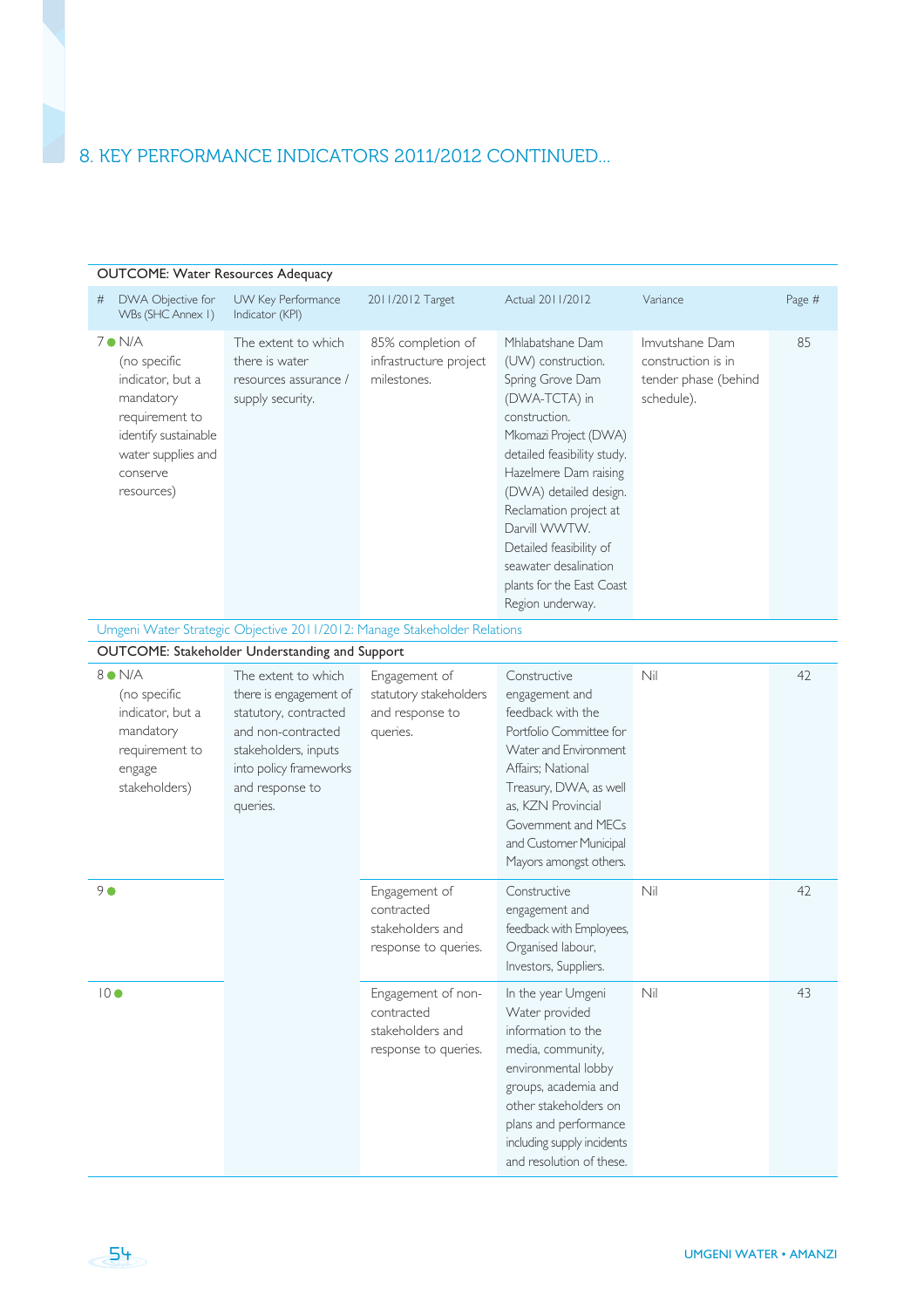| <b>FINANCIAL PERSPECTIVE</b>                     |                                                                                                                      |                                                                             |                                                                                           |                           |           |
|--------------------------------------------------|----------------------------------------------------------------------------------------------------------------------|-----------------------------------------------------------------------------|-------------------------------------------------------------------------------------------|---------------------------|-----------|
|                                                  | Umgeni Water Strategic Objective 2011/2012: Contribute to an affordable tariff                                       |                                                                             |                                                                                           |                           |           |
| <b>OUTCOME: Financial Viability</b>              |                                                                                                                      |                                                                             |                                                                                           |                           |           |
| #<br>DWA Objective for<br>WBs (SHC Annex I)      | UW Key Performance<br>Indicator (KPI)                                                                                | 2011/2012 Target                                                            | Actual 2011/2012                                                                          | Variance                  | Page #    |
| <b>II</b> ● Improved<br>Financial<br>Performance | Positive improvement<br>trend in financial ratios.                                                                   | Positive improvement<br>trend.                                              | Target ratios, except<br>for working ratio, have<br>been met.                             | Working ratio not met     | 110       |
| 12 <sup>o</sup>                                  | The extent to which<br>there is a tariff that is                                                                     | Average 2011/2012<br>Tariff: R3.638/kl.                                     | R3.638/kl                                                                                 | Nil                       | 115       |
| 13 <sup>o</sup>                                  | constant in real terms<br>while allowing for the<br>repayment of debt and<br>infrastructure funding<br>requirements. | <b>Bulk water Total</b><br>Cost/kl: Including<br>finance costs: R2.456/kl   | 2.342                                                                                     | 0.115                     | 115       |
| $14 \bullet$                                     |                                                                                                                      | Operational cash flows:<br>R666m.                                           | R685m<br>Debtor's days: 36 days                                                           | R <sub>19m</sub>          | 40<br>125 |
| $15 \bullet$                                     |                                                                                                                      | <b>Bulk Revenue Growth:</b><br>5.94%.                                       | 6.74%                                                                                     | 0.807%                    | 110       |
| 16                                               |                                                                                                                      | Working ratio: 0.637.                                                       | 0.655                                                                                     | $-0.018$                  | 125       |
|                                                  | Umgeni Water Strategic Objective 2011/2012: Maintain an optimal debt level                                           |                                                                             |                                                                                           |                           |           |
| <b>OUTCOME: Financial Viability</b>              |                                                                                                                      |                                                                             |                                                                                           |                           |           |
| 17 <sup>o</sup>                                  | The extent to which                                                                                                  | Net debt-equity: 0.114.                                                     | 0.00                                                                                      | 0.114                     | 125       |
| $18$ $\bullet$                                   | there is an optimal<br>debt level.                                                                                   | Gross debt-equity:<br>0.449.                                                | 0.401                                                                                     | 0.039                     | 2         |
| 190                                              |                                                                                                                      | Interest cover: 4.228.                                                      | 4.542                                                                                     | 0.314                     | 125       |
| $20\bullet$                                      |                                                                                                                      | Debt-assets: 0.281.                                                         | 0.243                                                                                     | 0.038                     | 2         |
|                                                  | Umgeni Water Strategic Objective 2011/2012: Contribute to an affordable tariff                                       |                                                                             |                                                                                           |                           |           |
| <b>OUTCOME: Financial Viability</b>              |                                                                                                                      |                                                                             |                                                                                           |                           |           |
| $21\bullet$                                      | The extent to which<br>there is ability to raise<br>affordable funding.                                              | Maintain National credit<br>rating of: AA+ Long<br>$term: FI + Short term.$ | National credit rating<br>of: AA+ Long term;<br>$FI + Short term$<br>reaffirmed Nov 2011. | Nil                       | 124       |
| 22 <sub>o</sub>                                  | The extent to which<br>there is improvement<br>in accumulated reserves.                                              | Accumulated reserves:<br>R3,016m.                                           | R3,098m                                                                                   | <b>R82m</b>               | 138       |
| 23 O Dividend /<br>Surplus Targets               | Per cent variance                                                                                                    | 0% variance. Surplus<br>target: R505.13m.                                   | 17%<br>R591m                                                                              | 17% above budget.<br>R86m | 137       |
| 24 Financial<br>Reporting<br>Compliance          | Unqualified/ Qualified<br>external audit report.                                                                     | Unqualified External<br>Audit.                                              | Unqualified External<br>Audit in September<br>2011 for 2011 financial<br>year.            | Nil                       |           |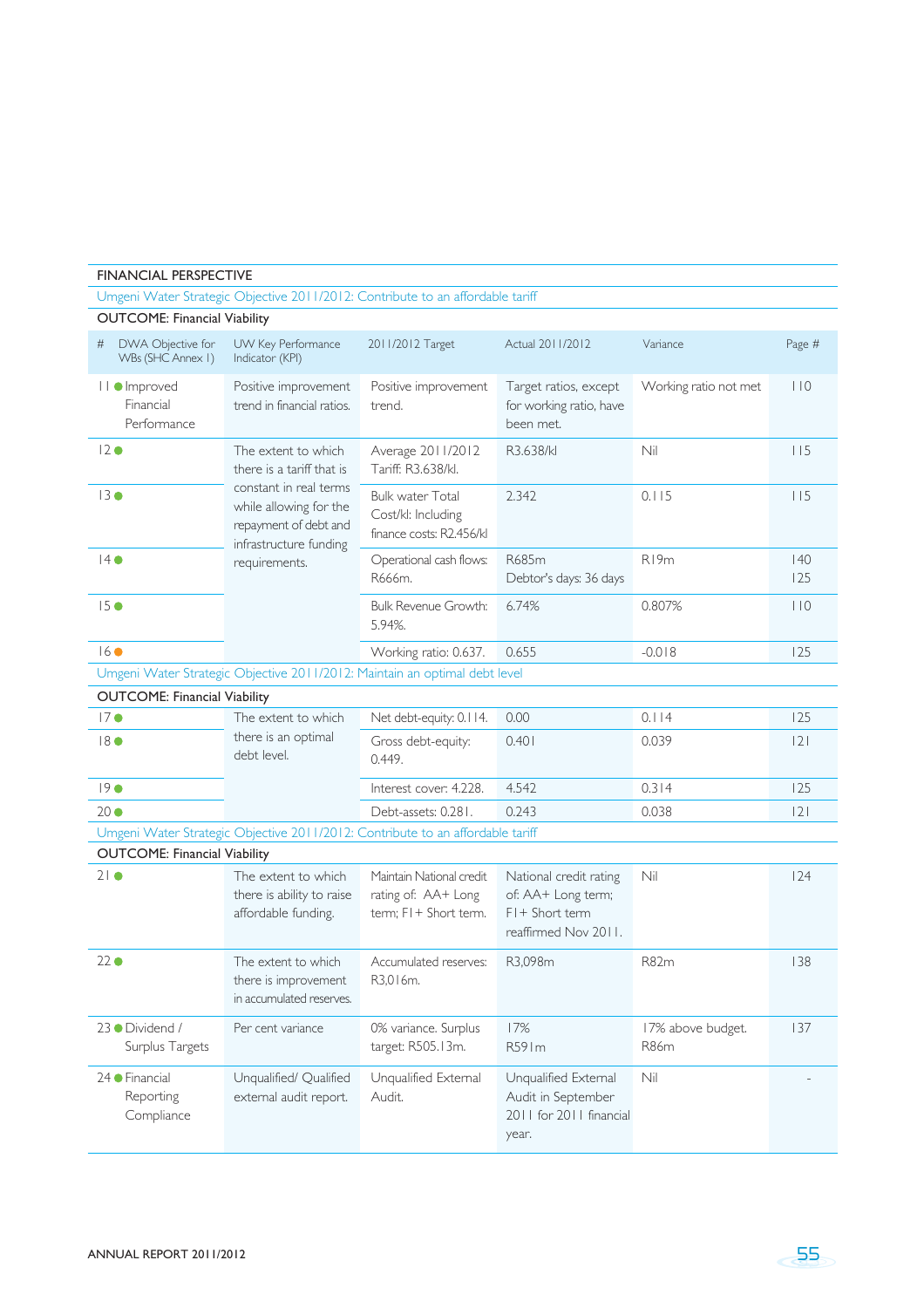| DWA Objective for<br>#<br>WBs (SHC Annex I)        | UW Key Performance<br>Indicator (KPI)                                                                                  | 2011/2012 Target                                                                   | Actual 2011/2012                                             | Variance        | Page # |
|----------------------------------------------------|------------------------------------------------------------------------------------------------------------------------|------------------------------------------------------------------------------------|--------------------------------------------------------------|-----------------|--------|
| 25 • Manage costs<br>within the<br>approved budget | Per cent variance                                                                                                      | 0% variance.                                                                       | 7% below budget                                              | 7% below budget |        |
| <b>PROCESS PERSPECTIVE</b>                         |                                                                                                                        |                                                                                    |                                                              |                 |        |
|                                                    | Umgeni Water Strategic Objective 2011/2012: Contribute to developmental agenda and the social economy                  |                                                                                    |                                                              |                 |        |
|                                                    | OUTCOME: Community and Environmental Sustainability                                                                    |                                                                                    |                                                              |                 |        |
| Increase access to<br>services                     | The extent to which<br>there is planned and<br>funded infrastructure to<br>support economic<br>growth and livelihoods. | Target Capex for<br>Rural Development<br>R220m.                                    | R227.8m or 103.5% of<br>target Capex spend.                  | R7.8m or +3.5%  | 72     |
| 26 ● Jobs Created                                  | Number of jobs<br>created through<br>infrastructure and<br>other programmes.                                           | 607 temporary jobs<br>created during bulk<br>water infrastructure<br>construction. | 1,010 jobs created.                                          | $+403$          | 78     |
| 27 ● Increase BEE<br>Spend                         | The extent to which<br>there is use of<br>preferentially procured                                                      | 78% spend on<br>preferential<br>procurement.                                       | 68.8% spend on<br>preferential<br>procurement.               | $-9.2%$         | 79     |
| 28 ON/A<br>(no specific<br>indicator)              | suppliers, cooperatives,<br>NGOs or charities.                                                                         | 4 Co-Operatives<br>contracted.                                                     | 4 Co-Operatives<br>contracts have been<br>awarded.           | Nil             | 79     |
| $29$ $\bullet$                                     |                                                                                                                        | 100% targeted<br>suppliers developed.                                              | 100% targeted<br>suppliers developed.                        | Nil             | 79     |
| 30 <sup>o</sup>                                    | The extent to which<br>there is support<br>provided to vulnerable                                                      | 100% completion of<br>contracted IA project<br>milestones.                         | Completion of IA<br>project milestones<br>within UW control. | Nil             | 77     |
| 310                                                | communities and<br>municipalities.                                                                                     | Complete planned<br>interventions for 4<br>schools adopted.                        | Planned interventions<br>for 4 schools<br>completed.         | Nil             | 80     |
| 32 <sup>o</sup>                                    |                                                                                                                        | 90 water education<br>classes taught.                                              | 109 water education<br>classes taught.                       | $+19$           | 79     |
|                                                    | Umgeni Water Strategic Objective 2011/2012: Contribute to the green economy                                            |                                                                                    |                                                              |                 |        |
|                                                    | OUTCOME: Community and Environmental Sustainability                                                                    |                                                                                    |                                                              |                 |        |
| 33 Non-Revenue<br>Water                            | Number of<br>environmental<br>sustainability initiatives.                                                              | $\leq$ 3% water losses.                                                            | 2.26% water losses.                                          | Nil             | 85     |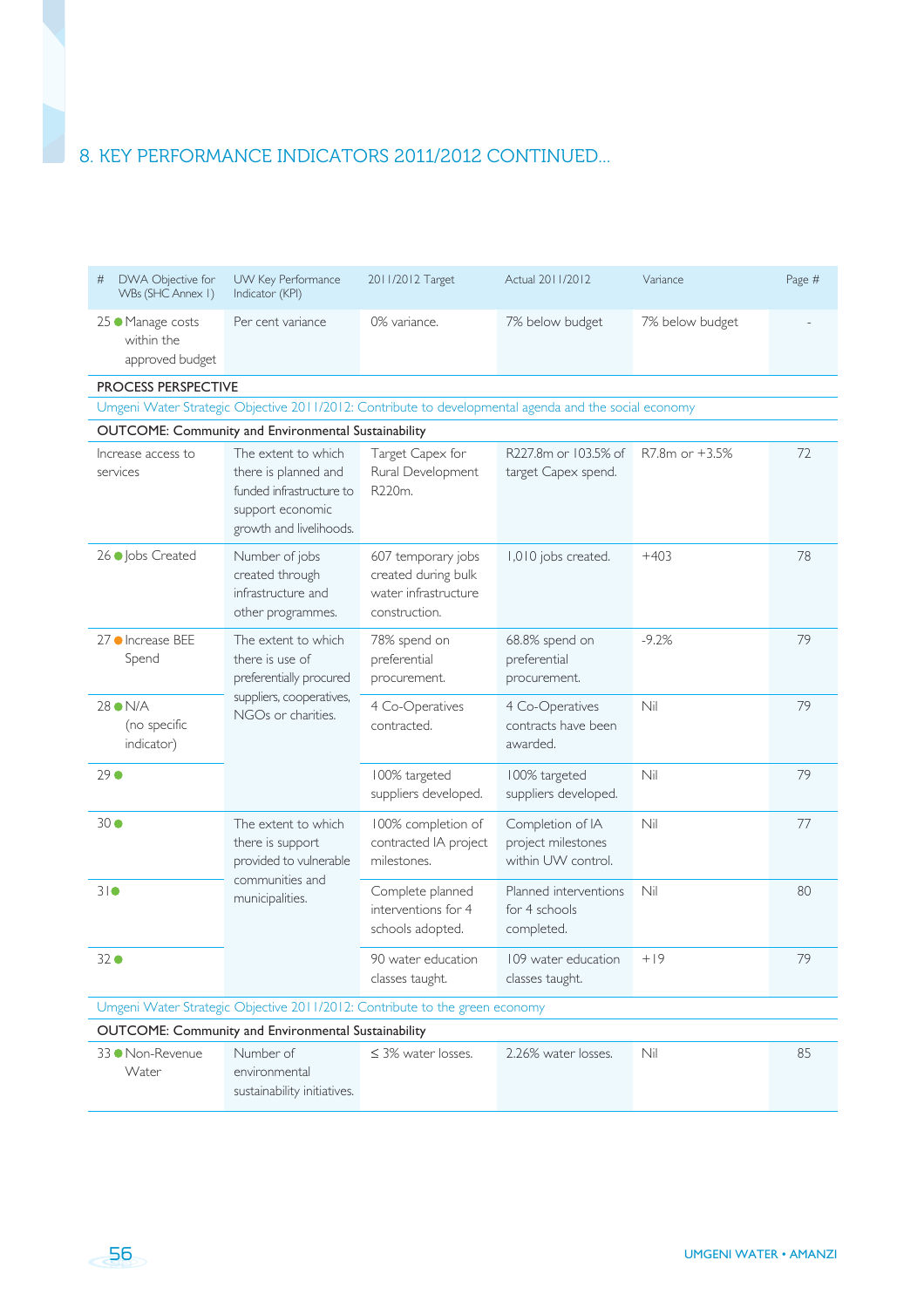#### Umgeni Water Strategic Objective 2011/2012: Contribute to the green economy

OUTCOME: Community and Environmental Sustainability

| DWA Objective for<br>#<br>WBs (SHC Annex I) | UW Key Performance<br>Indicator (KPI)                     | 2011/2012 Target                                                                                                                               | Actual 2011/2012                                                                              | Variance                                    | Page #         |  |  |
|---------------------------------------------|-----------------------------------------------------------|------------------------------------------------------------------------------------------------------------------------------------------------|-----------------------------------------------------------------------------------------------|---------------------------------------------|----------------|--|--|
| $34$ $N/A$<br>(no specific<br>indicator)    | Number of<br>environmental<br>sustainability initiatives. | Finalised baseline<br>targets for<br>environmental<br>sustainability indicators.                                                               | Umgeni Water's<br>environmental<br>indicators aligned to<br>GRI sustainability<br>indicators. | Nil                                         | 84             |  |  |
| 350                                         |                                                           | Contractor appointed<br>for energy co-<br>generation<br>investigation at the<br>Darvill Wastewater<br>Works.                                   | Tender process<br>nearing completion.                                                         | Contractor to be<br>appointed in July 2012. | 9 <sub>1</sub> |  |  |
| 360                                         |                                                           | Modelling impacts of<br>climate change on<br>water resources:<br>completion of work<br>plan to review Mgeni<br>system climate change<br>model. | Study complete.                                                                               | Nil                                         | 85             |  |  |
| 37 <sup>o</sup>                             |                                                           | 80% implementation<br>of annual biodiversity<br>management plan for<br>alien plants, game and<br>grasslands (dams).                            | 80% implementation<br>of annual biodiversity<br>management plan<br>(dams).                    | Nil                                         | 87             |  |  |
| ORGANISATIONAL CAPACITY PERSPECTIVE         |                                                           |                                                                                                                                                |                                                                                               |                                             |                |  |  |

Umgeni Water Strategic Objective 2011/2012: Maintain Strategic Effectiveness

### OUTCOME: Leadership and Employee Development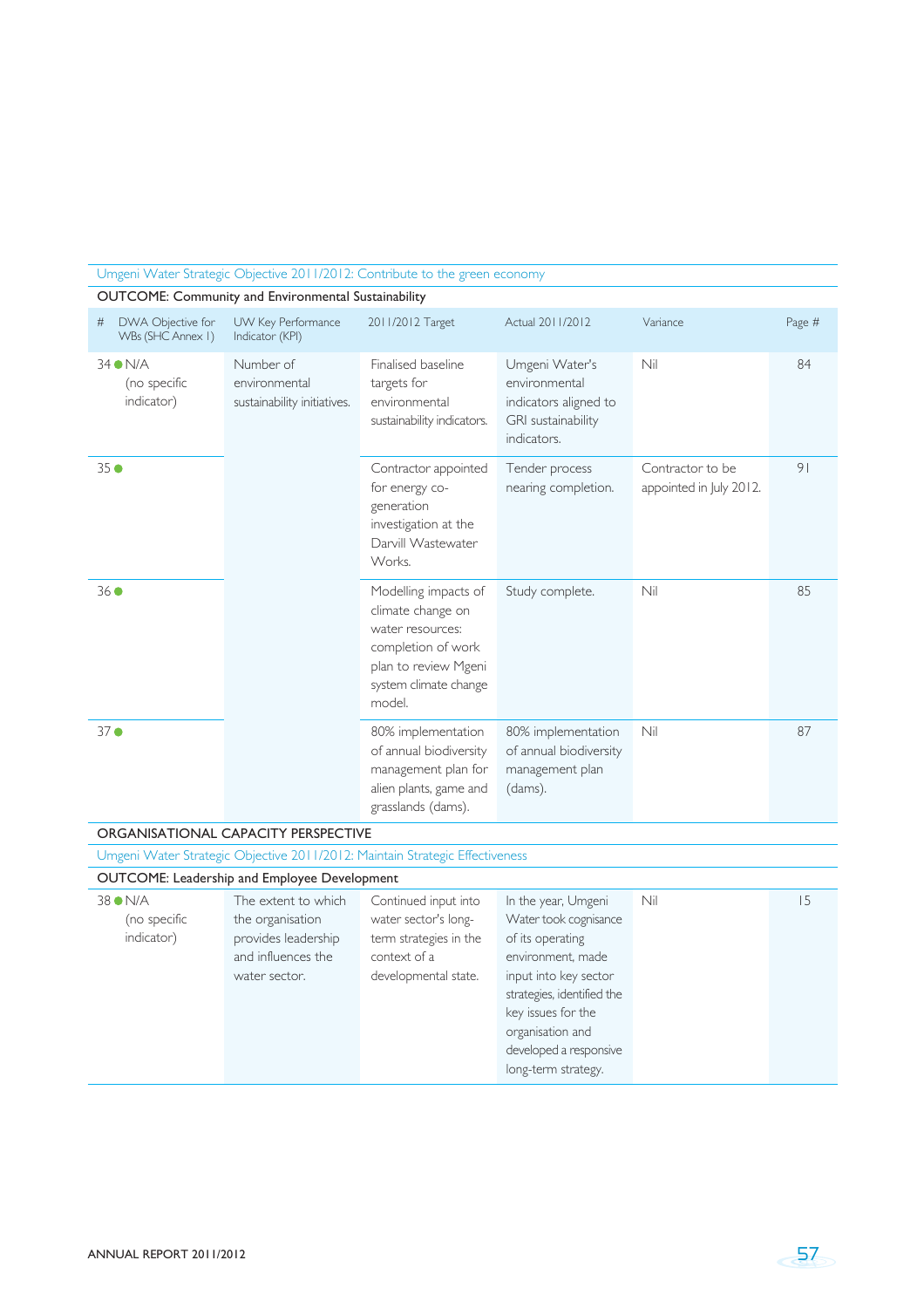| Umgeni Water Strategic Objective 2011/2012: Ensure Functional Excellence |                                                                                   |                                                                                  |                                                                                                                                                               |          |        |  |
|--------------------------------------------------------------------------|-----------------------------------------------------------------------------------|----------------------------------------------------------------------------------|---------------------------------------------------------------------------------------------------------------------------------------------------------------|----------|--------|--|
|                                                                          | OUTCOME: Leadership and Employee Development                                      |                                                                                  |                                                                                                                                                               |          |        |  |
| DWA Objective for<br>#<br>WBs (SHC Annex I)                              | UW Key Performance<br>Indicator (KPI)                                             | 2011/2012 Target                                                                 | Actual 2011/2012                                                                                                                                              | Variance | Page # |  |
| 39 Training and Skills<br>Development                                    | Per cent retention and<br>development of core<br>and distinctive<br>competencies. | 64 Learnerships.                                                                 | Learnerships capacity<br>re-assessed at 52 per<br>year. Experiential<br>exposure provided to<br>48 learners - process<br>controllers and artisan<br>trainees. | $-4$     | 100    |  |
| $40\bullet$                                                              |                                                                                   | 18 additional<br>graduates/ interns<br>developed.                                | 18 graduates/ interns<br>developed.<br>38 graduates enrolled<br>as part of a National<br>Treasury programme.                                                  | $+20$    | 100    |  |
| $41$ $\bullet$                                                           |                                                                                   | 10 bursary students<br>enrolled in engineering<br>and financial fields.          | 10 bursary students<br>enrolled in engineering<br>and financial fields.                                                                                       | Nil      | 100    |  |
| 42 ●                                                                     |                                                                                   | 60% of assisted<br>education targeting<br>critical and scarce skills<br>needs.   | 62% of planned<br>training has been<br>implemented.                                                                                                           | $+2%$    | 100    |  |
| 43 ● N/A<br>(no specific<br>indicator)                                   |                                                                                   | Human Resource<br>strategic priorities<br>implemented.                           | Human Resource<br>strategic priorities<br>implemented.                                                                                                        | Nil      | 96     |  |
| 44 Staff Turnover                                                        |                                                                                   | Staff turnover within<br>industry benchmark.                                     | Staff Turnover: 9%<br>(Industry Benchmark:<br>10.3%                                                                                                           | Nil      | 97     |  |
| $45$ $N/A$<br>(no specific<br>indicator)                                 |                                                                                   | 100% implementation<br>of employee wellness<br>programmes including<br>HIV/AIDS. | 100% implementation<br>of employee wellness<br>programmes including<br>HIV/AIDS.                                                                              | Nil      | 98     |  |

58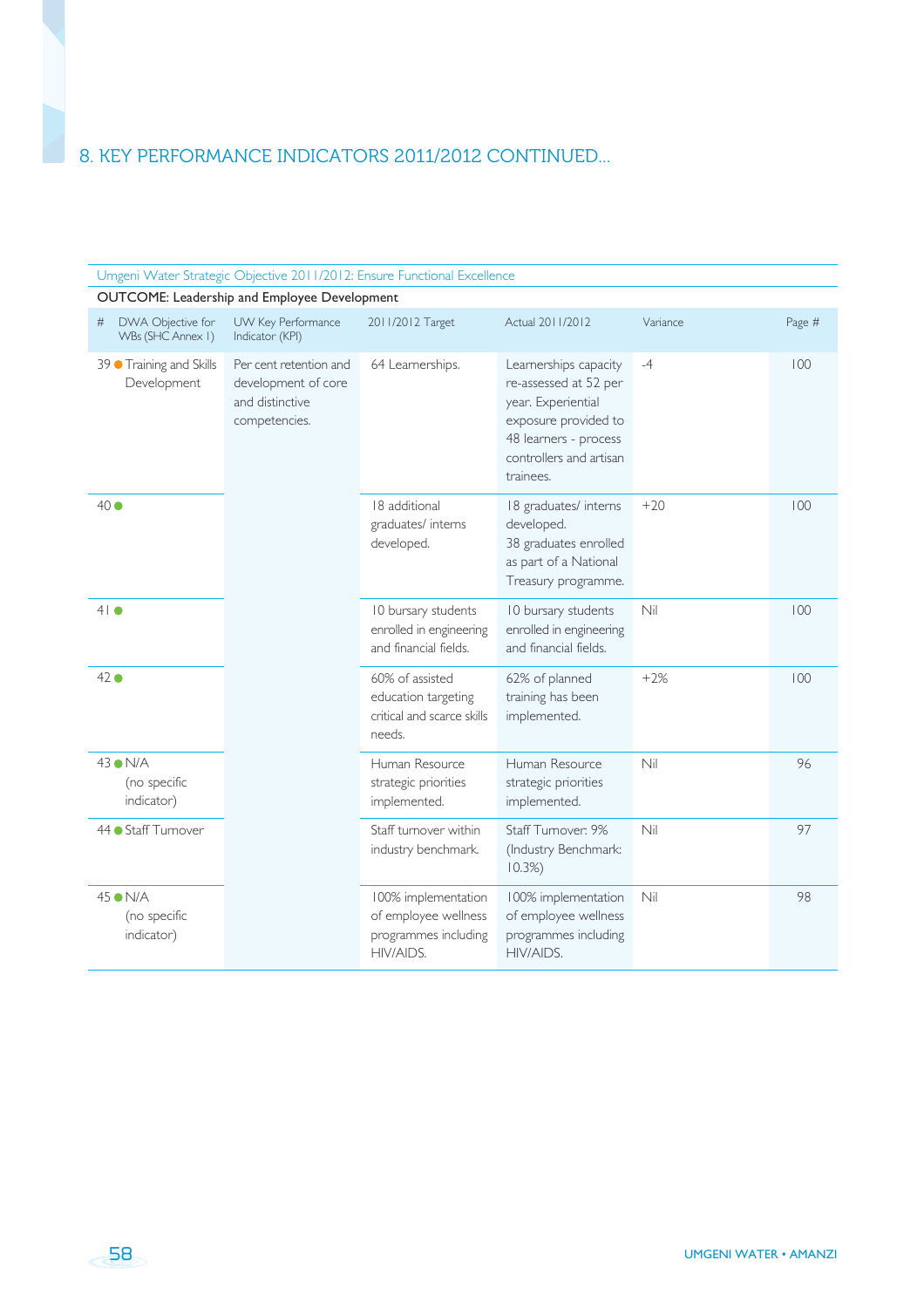| Umgeni Water Strategic Objective 2011/2012: Maintain Strategic Effectiveness |                                                                                  |                                                                                                                                                                                                                                                 |                                                                                                                                                                                                                                                                     |                                                                  |        |  |  |
|------------------------------------------------------------------------------|----------------------------------------------------------------------------------|-------------------------------------------------------------------------------------------------------------------------------------------------------------------------------------------------------------------------------------------------|---------------------------------------------------------------------------------------------------------------------------------------------------------------------------------------------------------------------------------------------------------------------|------------------------------------------------------------------|--------|--|--|
|                                                                              | OUTCOME: Leadership and Employee Development                                     |                                                                                                                                                                                                                                                 |                                                                                                                                                                                                                                                                     |                                                                  |        |  |  |
| DWA Objective for<br>#<br>WBs (SHC Annex I)                                  | UW Key Performance<br>Indicator (KPI)                                            | 2011/2012 Target                                                                                                                                                                                                                                | Actual 2011/2012                                                                                                                                                                                                                                                    | Variance                                                         | Page # |  |  |
| 46 ● Achieved<br>Statutory<br>Reporting<br>Compliance                        | Number of systems<br>and processes that<br>enable implementation<br>of strategy. | 100% statutory<br>submissions deadlines<br>met.                                                                                                                                                                                                 | 100% statutory<br>submissions deadlines<br>met.                                                                                                                                                                                                                     | Nil                                                              | 42     |  |  |
| 47 · Board Member<br>Attendance                                              |                                                                                  | Board member<br>attendance.                                                                                                                                                                                                                     | 80% attendance                                                                                                                                                                                                                                                      | $-20%$                                                           | 26     |  |  |
| 48 ON/A                                                                      | Number of systems<br>and processes that<br>enable implementation<br>of strategy. | 100% procurement<br>plan aligned to Opex<br>and Capex plans.                                                                                                                                                                                    | Procurement plan is<br>complete.                                                                                                                                                                                                                                    | Nil                                                              | 102    |  |  |
| 49 ● N/A                                                                     |                                                                                  | 60% organisational<br>systems reviewed,<br>aligned to ISO 17025,<br>ISO 9001, ISO 14001<br>and OHSAS 18001,<br>and contributing to<br>operational resiliency.                                                                                   | The gap analysis for<br>corporate-wide<br>certification to ISO<br>9001 will be<br>undertaken by the<br>SABS in July 2012                                                                                                                                            | Organisational-wide<br>audit for ISO 9001 is<br>to be completed. | 24     |  |  |
| 50 <sup>o</sup>                                                              |                                                                                  | $\geq 80\%$ strategic risks<br>mitigated to $\geq 50\%$<br>(satisfactory-good)<br>overall control strength.                                                                                                                                     | 92% (23 of 25) of<br>strategic risks mitigated<br>to $\geq$ 50% overall<br>control strength.                                                                                                                                                                        | Nil                                                              | 47     |  |  |
| 51 · Positive internal                                                       | audit report.                                                                    | 0% repeat findings                                                                                                                                                                                                                              | 9% (4 of 47)                                                                                                                                                                                                                                                        | 9% repeat                                                        | 30     |  |  |
|                                                                              |                                                                                  | 0% unresolved findings                                                                                                                                                                                                                          | 9% (4 of 47)                                                                                                                                                                                                                                                        | 9% unresolved                                                    |        |  |  |
| 52 ON/A                                                                      |                                                                                  | 100% Implementation<br>of ICT Strategy.                                                                                                                                                                                                         | 95%                                                                                                                                                                                                                                                                 | 5% behind schedule.                                              | 106    |  |  |
| <b>OUTCOME: Operational Optimisation</b>                                     |                                                                                  |                                                                                                                                                                                                                                                 |                                                                                                                                                                                                                                                                     |                                                                  |        |  |  |
| 53 ON/A                                                                      | Per cent increase in<br>utilisation of                                           | Improved utilisation of<br>resources.<br>Staff productivity: 450<br>kl per employee.<br>Chemical and Electricity<br>utilisation: improve or<br>maintain usage<br>efficiency and<br>Workshop cost/kl:<br>improve or maintain<br>cost efficiency. | Staff productivity: 448<br>kl per employee.                                                                                                                                                                                                                         | $-2$                                                             | 125    |  |  |
|                                                                              | organisational<br>resources (more<br>balanced use).                              |                                                                                                                                                                                                                                                 | Chemicals and<br>electricity usage<br>monitored per site for<br>chlorine, lime and<br>polymer, as well as,<br>workshop costs per<br>site. Chemical plant<br>trials initiated. Energy<br>audit of main sites<br>completed and actions<br>to reduce usage<br>proposed | Utilisation trend to<br>be analysed and<br>baseline to be set.   | 90     |  |  |